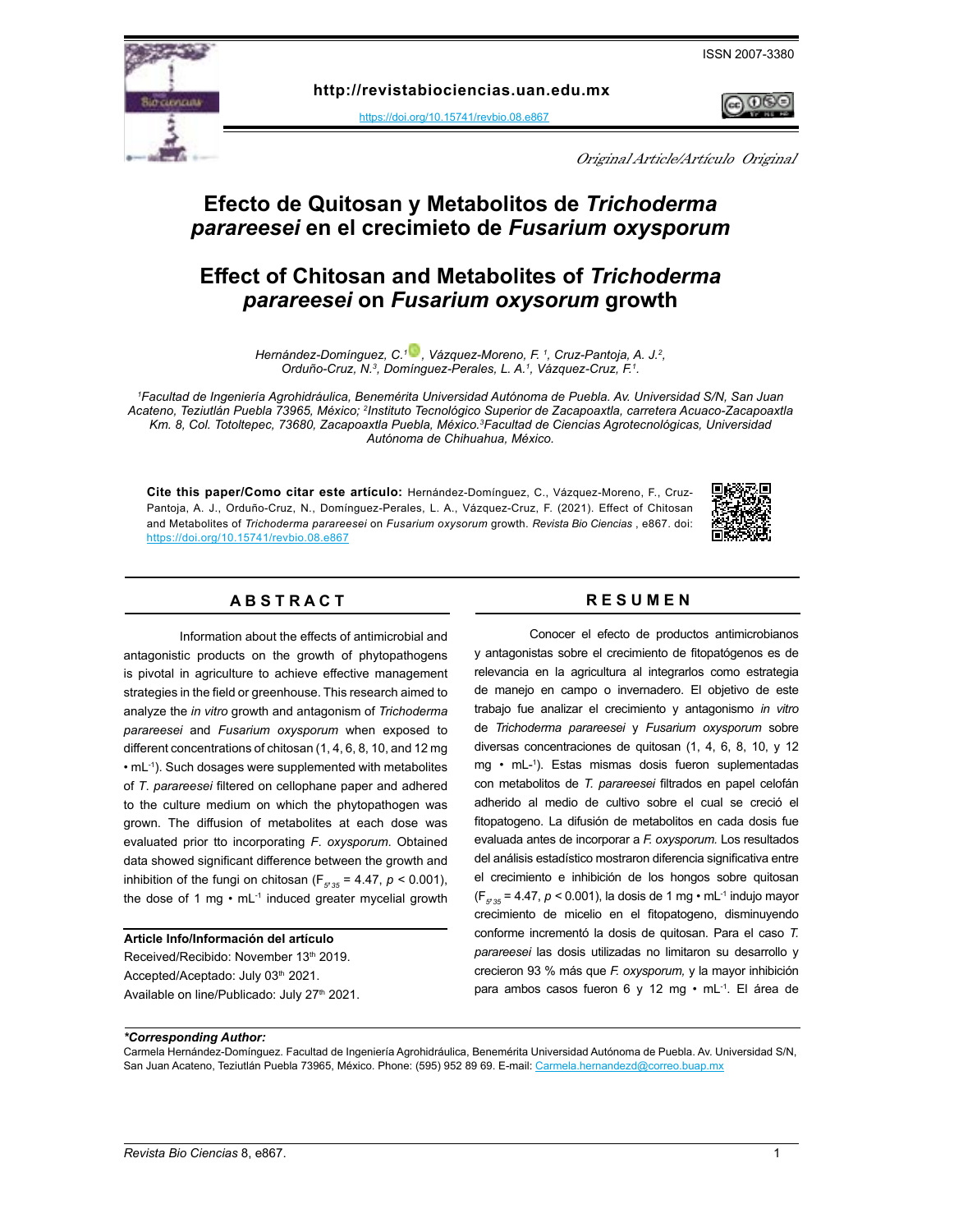

on the phytopathogen, decreasing as the dose of chitosan increased. In the case of *T*. *parareesei*, the doses used did not limit its development and growth 93 % more than *F*. *oxysporum*, and the greatest inhibition for both cases were achieved with 6 and 12 mg  $\cdot$  mL $^{-1}$ . The area of diffusion of metabolites of *T*. *parareesei* increased in relation to the chitosan dose, and although this was not related to the reduction of *F*. *oxysporum* growth, there was a synergistic effect between chitosan and secondary metabolites.

# **K E Y W O R D S**

Antagonists, antimicrobials, dose, phytopathogens, reduction.

# **Introduction**

Vascular wilt caused by *Fusarium oxysporum* is one of the diseases that most affect crops, causing considerable losses (De Granada *et al*., 2001). Due to its importance, several researchers have searched for alternatives for its management, however, the results have been unsuccessful. Therefore, nowadays researchers are focusing on options such as biological and natural methods to ameliorate the damage caused by this fungus.

In this regard, studies with antifungal agents of natural origin, such as chitosan, have been studied in the management of phytopathogenic fungi due to some attributable antimicrobial activities (Roller & Covill, 2000; Allan & Hardwiger, 1979). In accordance with the above, authors such as Prapagdee *et al*. (2007) have reported inhibition of spore germination of *Penicillium expansum*, *Botrytis cinerea* and *Fusarium solani* f. sp. *glycines* by chitosan. Additional data are provided by Guo *et al*. (2006), who linked the high molecular weight of chitosan with the inhibition of mycelial growth of *Fusarium oxysporum*, *Alternaria solani* and *Valsa mali*, Palma-Guerrero *et al*. (2008); Rabea *et al*. (2009) observed inhibition of spore germination of *Fusarium oxysporum* and *Verticillium dahliae* up to 90 and 100 % respectively. Similarly, Hernandez-Lauzardo *et al*. (2008); Singh *et al*. (2008) reported that increasing chitosan concentration causes excessive branching, vacuolation and reduction of hyphal diameter, the most effective concentrations being 1.5 and 2.0 mg • mL-1

difusión de metabolitos de *T. parareesei* se incrementó en relación a la dosis de quitosan evaluada, y aunque esta no tuvo relación con la reducción del crecimiento de *F. oxysporum,* hubo un efecto sinergista entre el quitosan y metabolitos secundarios.

# **P A L A B R A S C L A V E**

Antagonistas, antimicrobianos, dosis, fitopatógenos, reducción.

# **Introducción**

El marchitamiento vascular ocasionado por *Fusarium oxysporum,* es una de las enfermedades que más afecta a los cultivos ocasionando pérdidas considerables (De Granada *et al*., 2001). Debido a su importancia, varios investigadores han buscado alternativas para su manejo, sin embargo, los resultados han sido pocos exitosos, de ahí que en la actualidad se siguen buscando opciones como los métodos biológicos y naturales para contrarrestar el daño por este hongo.

Al respecto, estudios con agentes antifúngicos de origen natural, tales como el quitosan han sido estudiados en el manejo de hongos fitopatógenos debido a las propiedades antimicrobianas que posee (Roller & Covill, 2000; Allan & Hardwiger, 1979). Así mismo, autores como Prapagdee *et al*. (2007) han reportado inhibición en la germinación de esporas de *Penicillium expansum*, *Botrytis cinerea* y *Fusarium solani* f. sp. *glycines* por este agente microbiológico. Otros resultados son los proporcionados por Guo *et al*. (2006), quienes observaron que el quitosan de alto peso molecular causó la inhibición del crecimiento del micelio de *Fusarium oxysporum*, *Alternaria solani* y *Valsa mali*, Palma-Guerrero *et al*. (2008); Rabea *et al*. (2009) observaron inhibición de la germinación de esporas de *Fusarium oxysporum* y *Verticillium dahliae* hasta 90 y 100 % respectivamente. De igual manera, Hernández-Lauzardo *et al*. (2008); Singh *et al.* (2008) observaron que el incremento en la concentración provoca excesivas ramificaciones, vacuolación y reducción del diámetro de hifas siendo las concentraciones más efectivas 1.5 y 2.0  $mg \cdot mL^{-1}$ .

A pesar de que hay estudios del efecto antimicrobiano de este biopolímero, los resultados indican una respuesta variable y depende del grado de deacetilación,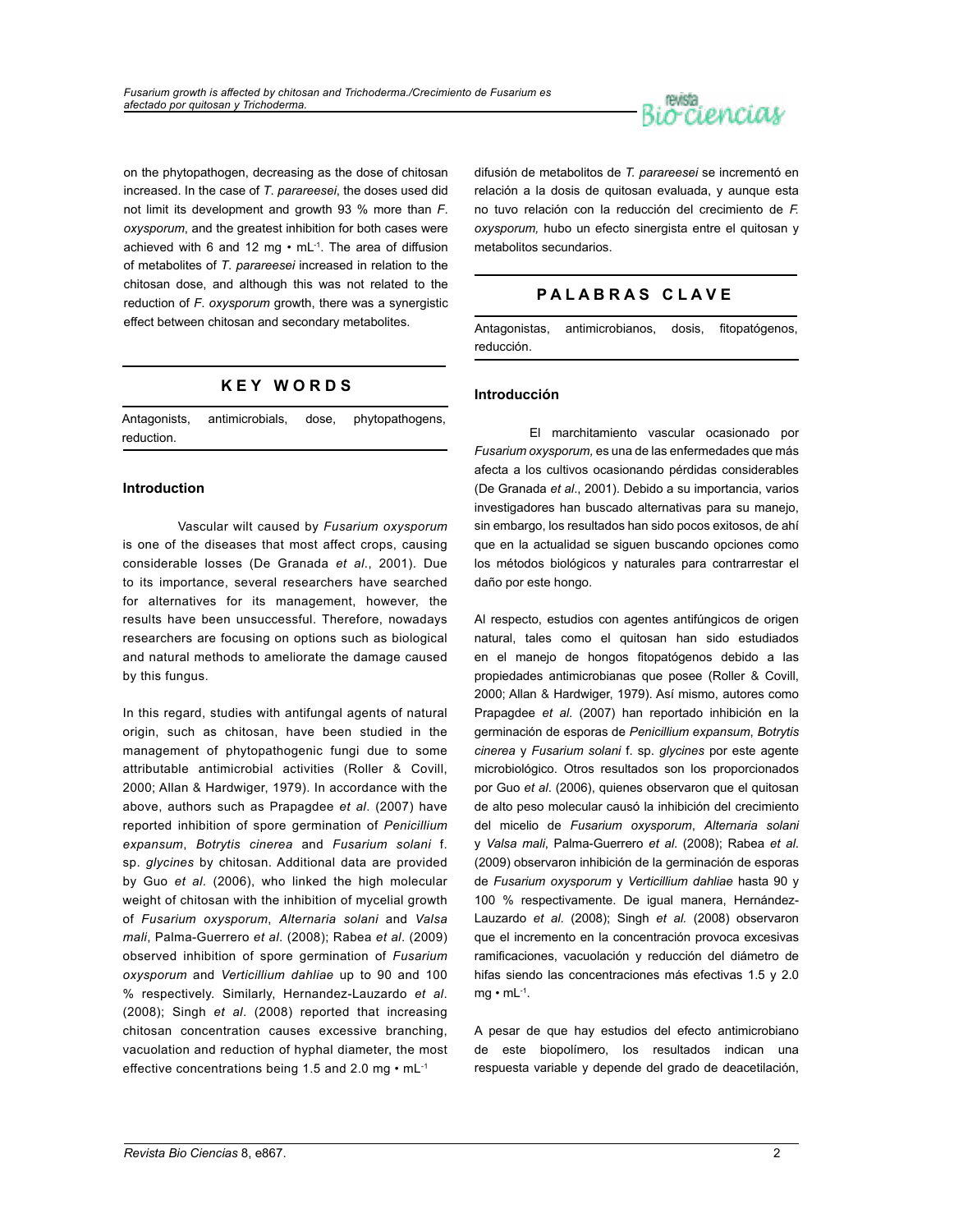

Previous studies of the antimicrobial effect of this biopolymer indicated a variable response associated to the deacetylation degree, molecular concentration and cellular response of the treated microorganism, there were also described biological effectiveness for some fungi and tolerance for others such as *Trichoderma* (Rabea *et al*., 2009). The *Trichoderma* genus comprises fungi with great potential in the management of several phytopathogenic fungi including *Fusarium oxysporum* wich is poorly affected by chitosan (Melia & Ariantha, 2010; Abou *et al*., 2007), such features make them suitable for studies of additive or synergistic effects using chitosan. However, the combination of secondary metabolites with chitosan has been little studied and the antagonistic and synergistic reactions of these mixtures are still unknown; for this reason, this work aimed to analyze the growth of *Fusarium oxysporum* on secondary metabolites of *Trichoderma parareseei* with different doses of chitosan.

## **Material and Methods**

# **Obtaining strains**

The strains VB19IF1 belonging to *Fusarium oxysporum* and VB10IT2 to *Trichoderma parareesei* obtained from the collection of the Faculty of Agrohydraulic Engineering of the Benemérita Universidad Autónoma de Puebla were used, and then they were propagated on Potato Dextrose Agar (PDA; brand MCD-Lab) at 31 ± 2 °C during four days.

# **Growth of** *F***.** *oxysporum* **and** *T***.** *parareesei* **on chitosan**

Six concentrations of chitosan (Table 1) (Sigma-Aldrich, 85 % distillation grade) were used for the experiment and then mixed with PDA culture medium in Petri dishes. After 24 hours at room temperature, 0.5 cm diameter circles of 4-day-old *F*. *oxysporum* and *T*. *parareesei* growth were placed in the center of each Petri dish, ensuring that the mycelium remained in contact with the medium. The control consisted of seeding both fungi on Sabouraud Dextrose Agar (SDA) medium without chitosan. All plates were incubated at  $31 \pm 2$  °C until the control filled the Petri dish. Growth was measured every 24 hours through photographs obtained with a scanner (Epson L575), which were edited with the Gim Map software (Version 2.8), and the growth diameter was determined with the Image tool software (version 3.0).

concentración molecular y respuesta celular del microorganismo tratado, observándose efectividad biológica para algunos hongos y tolerancia para otros como *Trichoderma* (Rabea *et al*., 2009). El género *Trichoderma*  es un hongo con gran potencial en el manejo de varios hongos fitopatógenos incluyendo *Fusarium oxysporum* y es poco afectado por quitosan (Melia & Ariantha, 2010; Abou *et al.,* 2007) características que lo hacen un buen candidato para realizar estudios de efecto aditivo o sinergico con el biopolimero. Sin embargo, la combinación de metabolitos secundarios con quitosan, ha sido poco estudiado y se desconocen las reacciones antagonicas y sinergicas al realizare estas mezclas, por lo tanto, éstas deberían ser analizadas más a fondo. Por lo anterior, el objetivo de este trabajo fue analizar el crecimiento de *Fusarium oxysporum* en metabolitos secundarios de *Trichoderma parareseei* y diferentes dosis de quitosan.

## **Material y Métodos**

#### **Obtención de cepas**

Se utilizaron las cepas VB19IF1 perteneciente a *Fusarium oxysporum* y VB10IT2 a *Trichoderma parareesei* obtenidas de la colección de la Facultad de Ingeniería Agrohidráulica de la Benemérita Universidad Autónoma de Puebla, las cuales fueron propagadas Agar Dextrosa Papa (PDA; marca MCD-Lab) a 31 ± 2 °C por 4 días.

# **2.2 Crecimiento de** *F. oxysporum* **y** *T. parareesei* **sobre quitosan**

Para el experimento se emplearon seis concentraciones de quitosan (Tabla 1) (Sigama-Aldrich, 85 % grado de destilación) las cuales se mezclaron con medio de cultivo PDA en cajas Petri. Después de 24 horas mantenidas a temperatura ambiente, círculos de 0.5 cm de diámetro del crecimiento de *F. oxysporum* y *T. parareesei* de cuatro días de edad fueron colocados en el centro de cada caja Petri, procurando que el micelio quedara en contacto con el medio. El testigo consistió en sembrar ambos hongos en medio Agar Dextrosa Sabouraud (SDA) sin quitosan. Todas las cajas fueron incubadas a 31 ± 2 °C hasta que el testigo llenara la caja. El crecimiento fue medido cada 24 horas a través de fotografías obtenidas con un escáner (Epson L575), las cuales fueron editadas con el programa Gim Map (Versión 2.8), y el diámetro de crecimiento fue determinado con el programa Image tool (versión 3.0).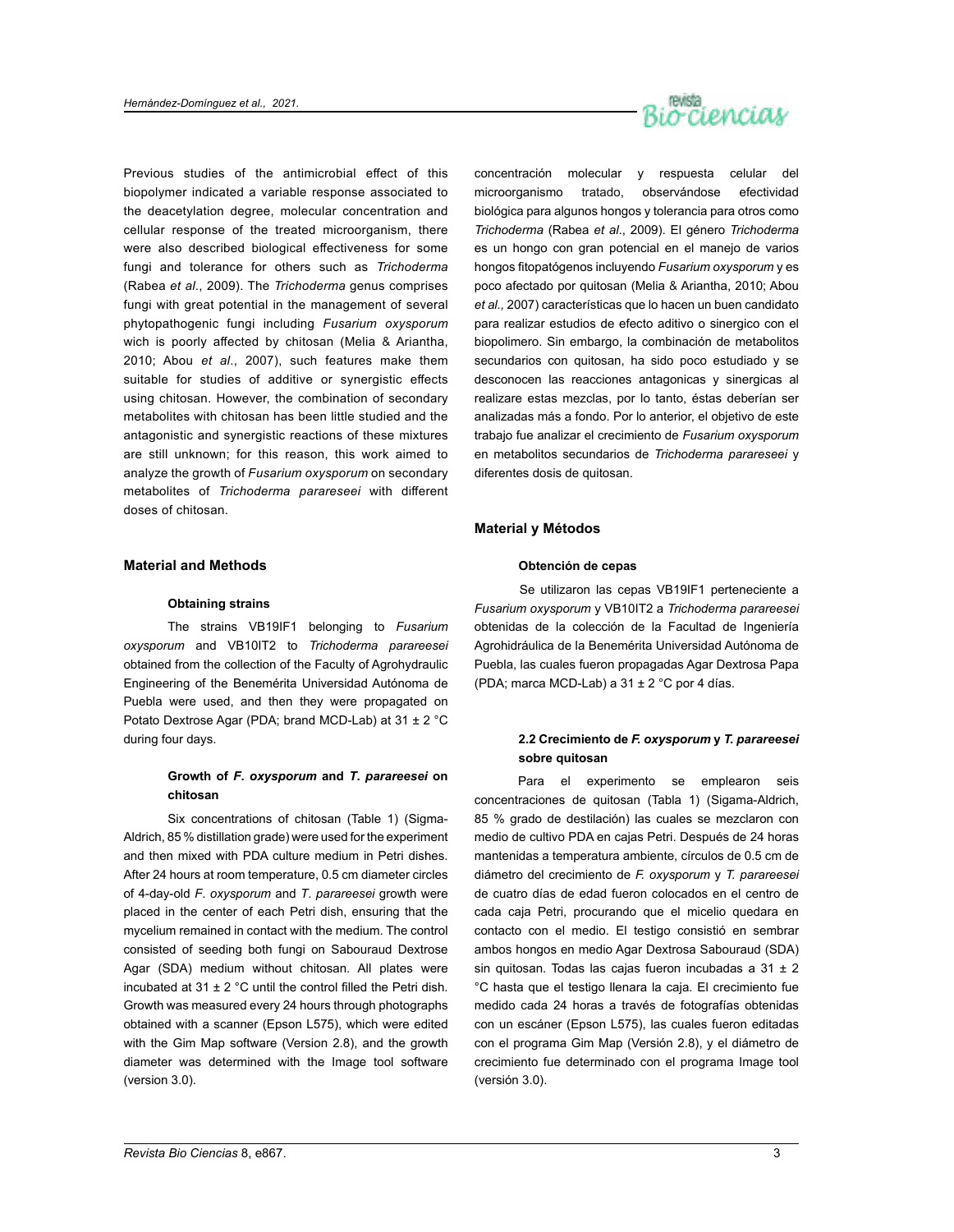

# **Growth of** *F***.** *oxysporum* **in the presence of chitosan and secondary metabolites of** *T***.**  *parareesei.*

For the evaluation of secondary metabolites, PDA culture medium was prepared with six different concentrations of chitosan (Table 1), each treatment obtained was placed in Petri dishes, and a 90 cm diameter circle of cellophane paper was placed on the culture medium of each dish, then all treatments were stored for 24 hours at room temperature.

Thereafter, 0.5 cm circles of *T*. *parareesei* were incorporated and grown at 31  $\pm$  2 °C for 48 hours on the cellophane paper in the center of each dish. Subsequently, the growth was stopped by removing the cellophane paper, leaving the filtered *Trichoderma* metabolites on the culture medium. The area occupied by the metabolites was observed under UV light and measured through photographs captured with a Bio-Rad Gel Doc 2000 equipment (CCD camera, Bio-Rad). The photographs were edited and measured according to the methodology mentioned in the previous section. Subsequently, in the center of the area occupied by the filtered metabolites, 0.5 cm diameter circles with fourday-old *F*. *oxysporum* growth were placed and incubated at 31  $\pm$  2 °C until the control filled the Petri dish. Growth was measured following the methodology mentioned in the previous section.

# **Experimental design and statistical analysis**

In all assays, a completely randomized experimental design was used, each treatment included four replicates and two replicates simultaneously. The fungal growth data were analyzed through ANOVA and Tukey mean comparison tests with a significance level *p* < 0.001 using SAS statistical package (Version 9.0) for Windows. To determine the percentage inhibition of mycelial development (PID), the formula was used, where: DMtrat= mycelial development in the treatment with chitosan, DMTA= mycelial development in the absolute control. To assess the association between the growth area of *F*. *oxysporum* and the area of metabolite diffusion, a simple regression analysis was performed taking the experimental units that presented different areas of metabolite diffusion, but equal doses of chitosan.

The synergy (SF) between *T*. *parareesei* (Tp3) and chitosan (Qs11) was evaluated using Bliss independence model (Xuet *et al*., 2011). The expected percentage of disease development for combined use (Tp3, Qs) was calculated as

# **Crecimiento de** *F. oxysporum* **en presencia de quitosan y metabolitos secundarios de** *T. parareesei.*

Para la evaluación de metabolitos secundarios se preparó medio de cultivo PDA con seis diferentes concentraciones de quitosan (Tabla 1), cada tratamiento obtenido fue colocado en cajas Petri, y sobre el medio de cultivo de cada caja se colocó un círculo de 90 cm de diámetro de papel celofán, posteriormente todos los tratamientos fueron almacenados por 24 horas a temperatura ambiente.

Transcurrido el tiempo, círculos de 0.5 cm de *T. parareesei* fueron incorporados y crecidos a  $3 \pm 2$  °C por 48 horas sobre el papel celofán en el centro de cada caja. Posteriormente, el crecimiento fue retirado al quitar el papel celofán, quedando sobre él medio de cultivo los metabolitos filtrados de *Trichoderma*. El área ocupada por los metabolitos fue observada en luz ultravioleta y medida a través de fotografías tomadas con un equipo Bio-Rad Gel Doc 2000 (cámara CCD, Bio-Rad). Las fotografías fueron editadas y medidas de acuerdo a la metodología mencionada en el apartado anterior. Posteriormente, en el centro del área ocupada por los metabolitos filtrados, se colocaron círculos de 0.5 cm de diámetro con crecimiento de *F. oxysporum* con cuatro días de edad, los cuales fueron incubados a 31 ± 2 °C hasta que el testigo llenara la caja. Todos los crecimientos fueron medidos de acuerdo a la metodología mencionada en el apartado anterior.

#### **Diseño experimental y análisis estadísticos**

En todos los ensayos se realizó un diseño experimental completamente al azar, cada tratamiento con cuatro replicas y dos repeticiones en tiempo. Los datos de crecimiento de los hongos se sometieron a un análisis de varianza (ANOVA) y prueba de comparación de medias Tukey con un nivel de significancia *p* < 0.001 con el paquete estadístico SAS para Windows (Versión 9.0). Para determinar el porcentaje de inhibición del desarrollo micelial (PID) se utilizó la formula , donde: DMtrat = Desarrollo micelial en el tratamiento con quitosan, DMTA= Desarrollo micelial en el testigo absoluto. Con el fin de conocer la asociación entre el área de crecimiento de *F. oxysporum* y el área de difusión de metabolitos se realizó un análisis de regresión simple tomando las unidades experimentales que presentaron diferente área de difusión de metabolitos, pero igual dosis de quitosan.

La sinergia (SF) entre *T.* parareesei (Tp3) y quitosan (Qs11*)* se evaluó utilizando la independencia de Bliss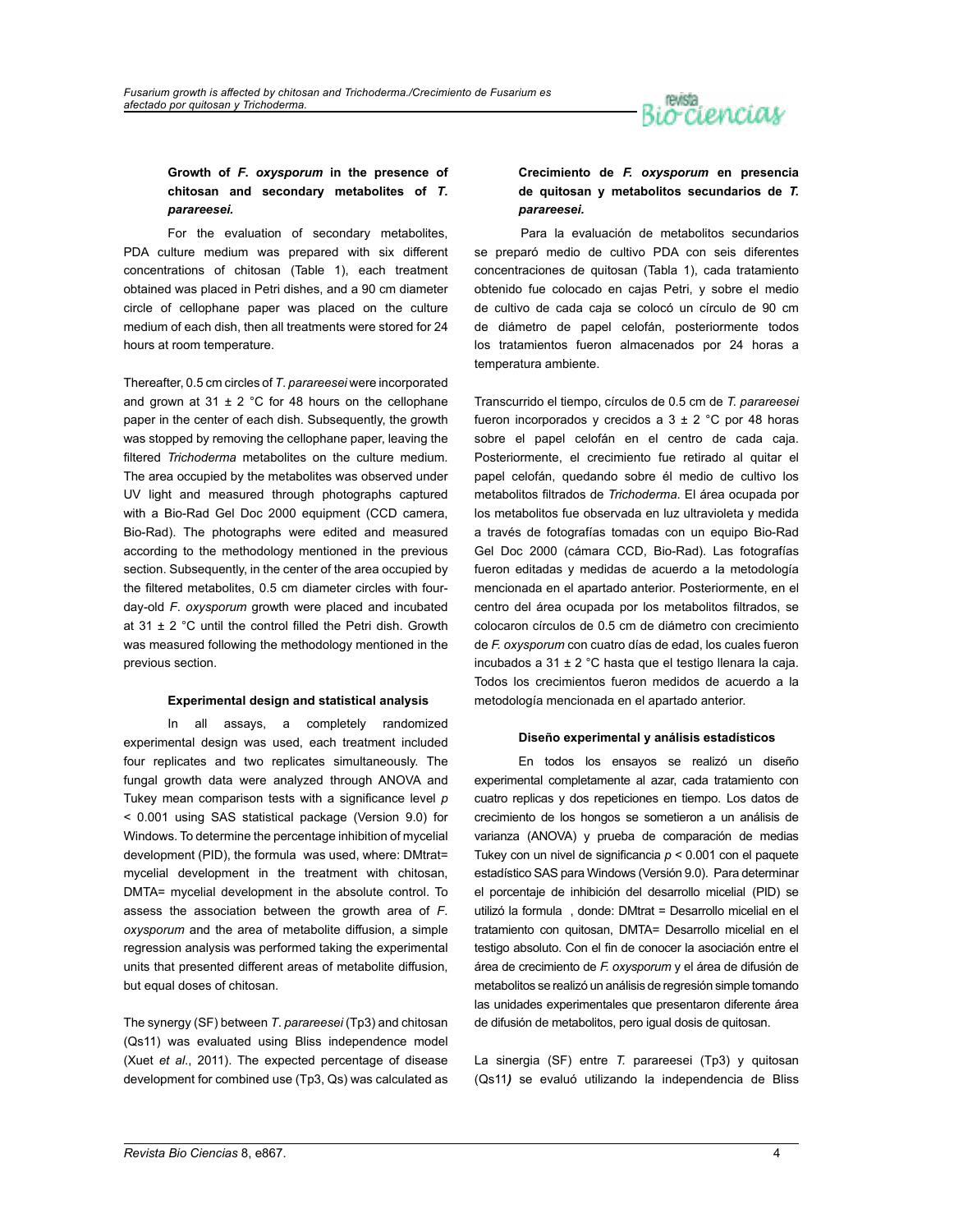

the product of two individual control agents (CA) (Tp3 and Qs11) (i.e., Tp3, Qs11 = Tp3  $\times$  Qs11). If treatment efficacy is defined as  $ETp3$ ,  $Qs11 = 1 - Tp3$ ,  $Qs11$ , then  $1-ETp3$  / Qs11 = (1-ETp3) × (1-EQs11). The algebraic simplification of this equation derives from the formula used: ETp3, Qs11 = ETp3 + EQs11 - (ETp3 × EQs11) (Xu *et al*., 2011). When SF= 1, the interaction between CA is additive; when SF  $\leq$  1, the interaction is antagonistic; and when SF  $>$  1, the interaction is synergistic.

## **Results and Discussion**

# **Growth of** *Fusarum oxysporum* **and**  *Trichoderma parareesei* **on chitosan.**

The analysis of fungal growth on chitosan doses showed a statistical difference (F $_{g^{\prime}35}$  = 4.47,  $p$  < 0.001), the dose of 1 mg • mL-1 induced greater mycelial growth in the phytopathogen, decreasing as the chitosan dose increased (Table 1). Abou *et al.* (2007) found a correlation between growth and dose, i.e. the higher the dose, the lower the growth of *F*. *oxysporum*, however, in this study such codependence was not evident. A research conducted by Al-Hetar *et al*. (2011) shows the effect of chitosan on the growth of *F*. *oxysporum* f. sp. *cubense* Race 4, highlighting the morphological changes and low emergence of germ tubes. Similar results were reported by Melia & Ariantha (2010), when working with chitosan they found mutations in *F*. *oxysporum* and *Trichoderma*, as well as greater effectiveness in doses higher than 2.5 %.

Regarding the growth of *T*. *parareesei*, all the doses used in this experiment had a similar effect to the control, i.e., no dose of chitosan limited mycelial development (Table 1). Abou *et al.* (2007), Chittenden & Singh (2009), who observed growth of *T*. *harzianum* at different doses of chitosan and found no lethal response to the doses tested; however, the mutants obtained from these strains changed their antagonistic action, highlighting their growth at doses of 3.00 and 4.50 mg  $\cdot$  mL $^{-1}$ .

On the other hand, the percentage of inhibition of the biopolymer according to the doses evaluated on the phytopathogen and antagonist was different, the highest inhibition for both cases were between 6 and 12 mg • mL-1 with a percentage of 12.6 and 9.3 % for *F*. *oxysporum*, while *T*. *parareesei* presented 11 and 18 % (Figure 1). These results are possible since chitosan has fungicidal properties. In this regard, Roller & Covill, (2000)

(Xuet *et al.,* 2011). El porcentaje esperado del desarrollo de la enfermedad para uso combinado (Tp3, Qs) se calculó como el producto de dos agentes de control (CA) individuales (Tp3 y Qs11) (es decir, Tp3, Qs11 = Tp3  $\times$ Qs11). Si la eficacia del tratamiento se define como ETp3, Qs11 = 1- Tp3, Qs11, entonces 1-ETp3 / Qs11 = (1-ETp3) × (1-EQs11). La simplificación algebraica de esta ecuación deriva de la fórmula utilizada: ETp3, Qs11 = ETp3 + EQs11 - (ETp3 × EQs11) (Xu *et al.,* 2011). Cuando SF = 1, la interacción entre los CA es aditiva; cuando SF < 1, la interacción es antagónica; y cuando SF > 1, la interacción es sinérgica.

# **Resultados y Discusión**

# **Crecimiento de** *Fusarum oxysporum* **y**  *Trichoderma parareesei* **sobre quitosan.**

El análisis de crecimiento de los hongos sobre las dosis de quitosan mostró diferencia estadística ( $F_{\rm g_235}$  = 4.47, *p* < 0.001), la dosis de 1 mg • mL-1 indujo mayor crecimiento de micelio en el fitopatogeno, disminuyendo este conforme incrementó la dosis de quitosan (Tabla 1). Al respecto Abou *et al.* (2007) encontraron una correlación entre el crecimiento y dosis, es decir a mayor dosis disminuyó el crecimiento de *F. oxysporum,* sin embargo, en éste estudio esta codependecia no fue tan clara. Estudios realizados por Al-Hetar *et al*. (2011) muestran el efecto de quitosan sobre el crecimiento de *F. oxysporum* f. sp. *cubense* Raza 4, estos autores destacan los cambios morfológicos y baja emergencia de tubos germinativos. Resultados similares fueron reportados por Melia & Ariantha (2010), al trabajar con éste biopolímero encontraron mutaciones en *F. oxysporum* y *Trichoderma,* así como una mayor efectividad en dosis mayores a 2.5 %.

Con respecto al crecimiento de *T. parareesei*, todas las dosis utilizadas en éste experimento tuvieron efecto similar al testigo, es decir, ninguna dosis de quitosan limito el desarrollo del micelio (Tabla 1). Estos resultados concuerdan con los obtenidos por Abou *et al*. (2007), Chittenden & Singh, (2009), quienes observaron crecimiento de *T. harzianum* en dieferentes dosis de quitosan no encontrando respuesta letal a las dosis probadas, sin embargo los mutantes obtenidos de éstas cepas cambiaron su acción antagónica, resaltando su crecimiento con dosis de 3.00 y 4.50 mg • mL-1.

Por otra parte, el porcentaje de inhibición del biopolímero de acuerdo a la dosis evaluadas sobre el fitopatógeno y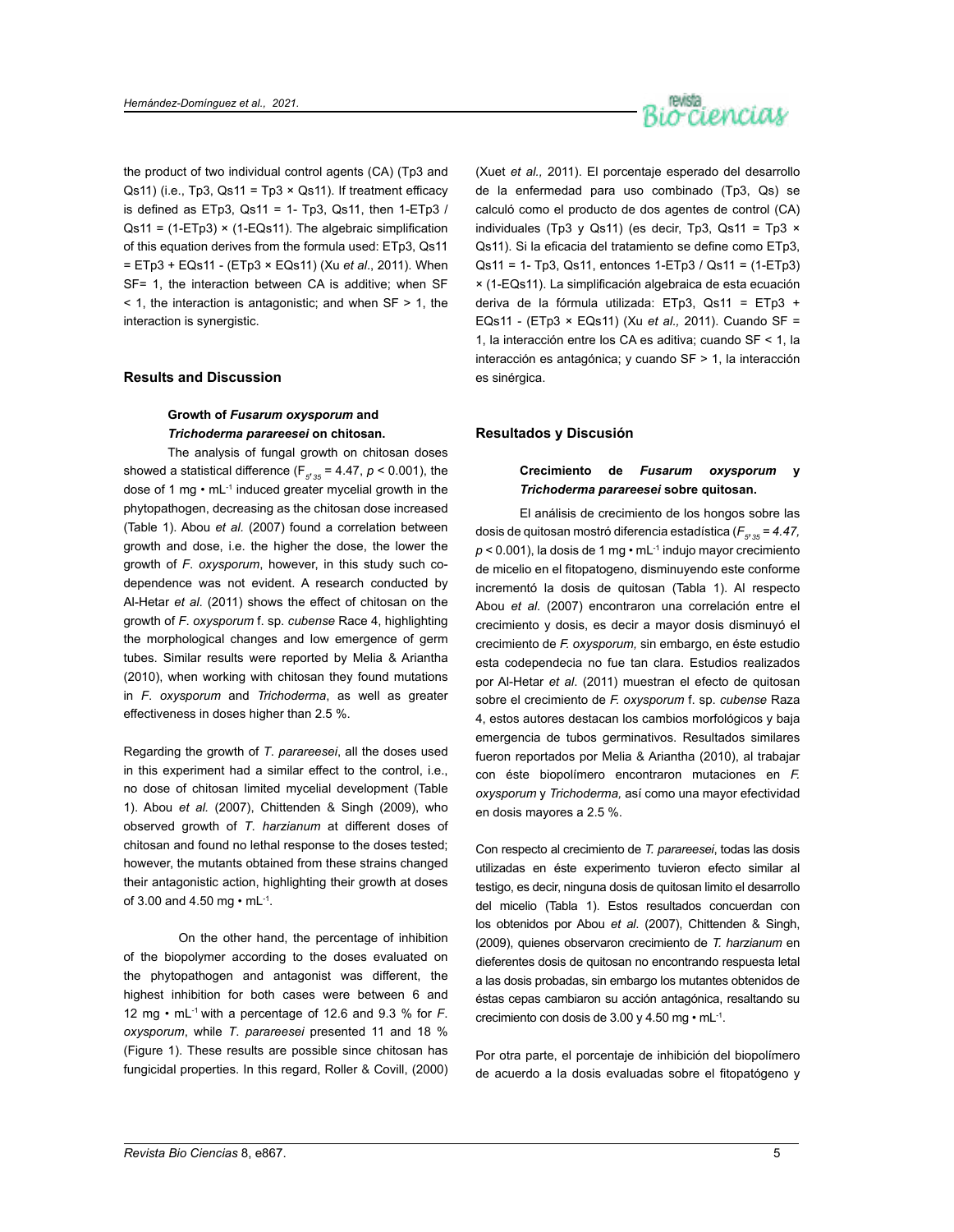

| Grechmento de F. Oxysporum y T. parareeser en medio SDA con quitosan. |                           |                        |  |  |  |
|-----------------------------------------------------------------------|---------------------------|------------------------|--|--|--|
| <b>Treatments</b>                                                     | Growth $(Cm2)$            |                        |  |  |  |
| (Doses of chitosan)                                                   | <b>Fusarium oxysporum</b> | Trichoderma parareesei |  |  |  |
| 1 mg $\bullet$ mL <sup>-1</sup>                                       | 5.91a                     | $50.26$ <sup>a</sup>   |  |  |  |
| 4 mg $\bullet$ mL <sup>-1</sup>                                       | 3.42 <sup>b</sup>         | $50.26$ <sup>a</sup>   |  |  |  |
| 6 mg $\bullet$ mL <sup>-1</sup>                                       | 3.14 <sup>b</sup>         | 45.01 $^{\circ}$       |  |  |  |
| 8 mg $\bullet$ mL <sup>-1</sup>                                       | 3.31 <sup>b</sup>         | $50.26$ <sup>a</sup>   |  |  |  |
| 10 mg $\bullet$ mL <sup>-1</sup>                                      | 2.77 <sup>b</sup>         | 46.62 $a$              |  |  |  |
| 12 mg $\bullet$ mL <sup>-1</sup>                                      | 2.62 <sup>b</sup>         | 41.42 $a$              |  |  |  |
| control                                                               | 3.09 <sup>b</sup>         | $50.26$ <sup>a</sup>   |  |  |  |

**Table 1. Growth of** *F***.** *oxysporum* **and** *T***.** *parareesei* **on SDA medium with chitosan. Tabla 1. Crecimiento de** *F. oxysporum* **y** *T. parareesei* **en medio SDA con quitosán.**

suggest that there is less effectiveness in fungi that bear chitosan in its cell wall, for example it is known that the cell wall of *F*. *oxysporum* presents FlS, 3-gluco-galactomannan of complex structure, FlI, p-1,3-glucan and F4, complex formed by chitin and B-1,3-glucan (Alfonso *et al*., 1992); therefore, such fungi should be sensitive to this biopolymer given that its natural presence does not generate adverse effects for these microorganisms (Lárez, 2008). In addition, to observe its effectiveness in both cases it is necessary to find the appropriate dose for each situation, as well as to carry out detailed studies for the different development stages, since recent studies have shown that chitosan is more effective on conidia than on the hyphae of some phytopathogenic fungi (Palma-Guerrero *et al*., 2008).

antagonista fue diferente, la mayor inhibición para ambos casos fueron  $6 \vee 12$  mg  $\cdot$  mL $^{-1}$  con un porcentaje de 12.6  $\vee$  9.3 % para el caso de *F. oxysporum*, mientras que para *T. parareesei* fue de 11 y 18 % (Figura 1). Estos resulados son posibles debido a que quitosan posee cualidades fungicidas que inhiben diversas especies de hongos. Al respecto, Roller & Covill, (2000) sugieren que existe menos efectividad en aquellos que lo poseen en su pared celular por ejemplo se conoce que la pared celular de *F. oxysporum* presenta FlS, 3-gluco-galacto-manano de estructura compleja, FlI , p-1,3-glucano y F4, complejo formado por quitina y B-1,3-glucano (Alfonso *et al*., 1992) por lo que éste hongos deberían ser sensibles a éste biopolímero debido a que su presencia natural no genera efectos adversos para estos microorganismo (Lárez, 2008), por lo tanto, para observar su efectividad en ambos casos se deberá encontrar la dosis adecuada para cada situación, así como realizar estudios



**Figure 1. Growth inhibition of** *F***.** *oxysporum* **and** *T***.** *parareesei* **on SDA medium with different doses of chitosan.**

**Figura 1. Inhibición de crecimiento de** *F. oxysporum* **y** *T. parareesei* **en medio SDA con diferentes dosis de quitosan.**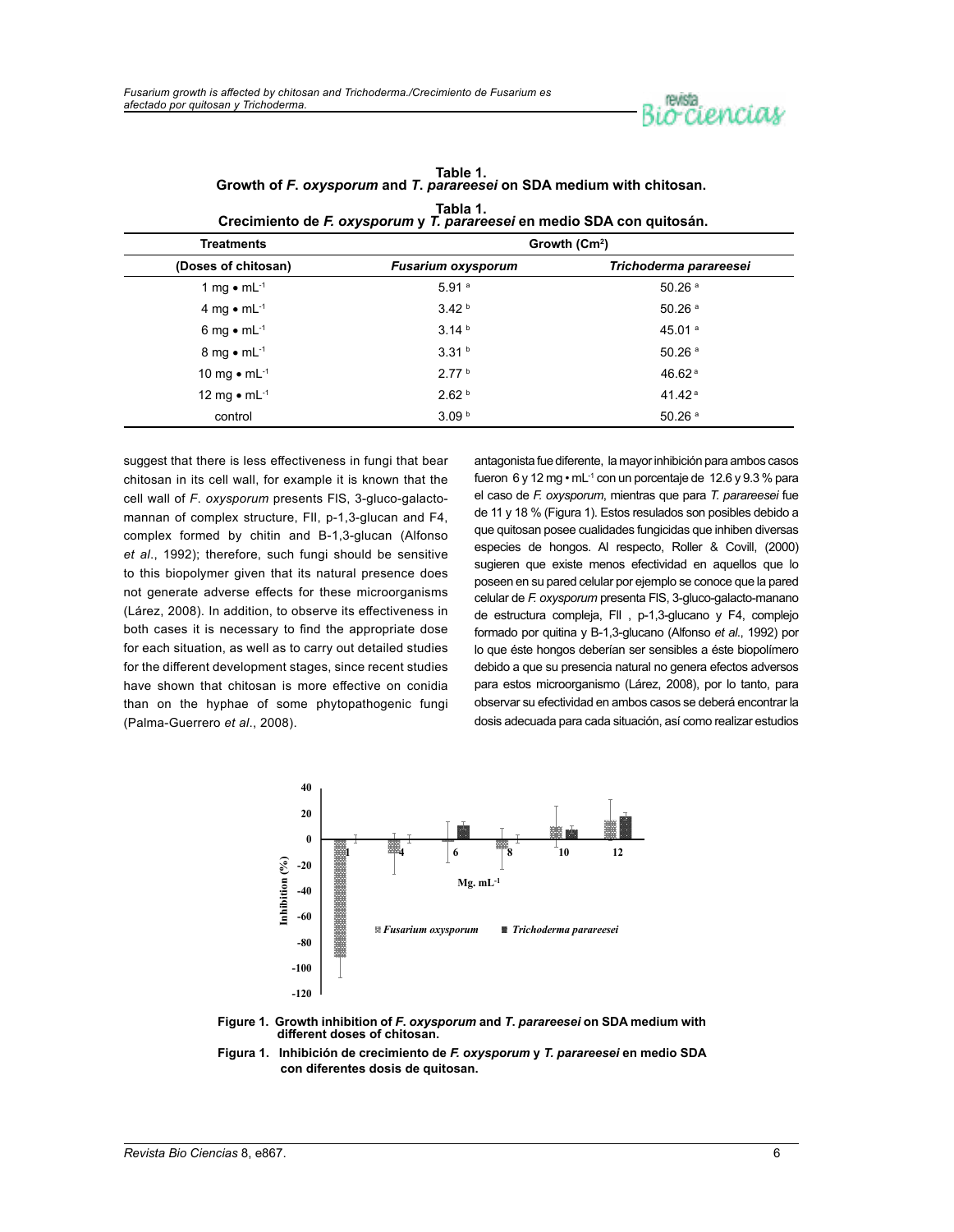

With respect to *Trichoderma*, Kowsari *et al*. (2014), showed that this fungus treated with doses higher than 1% of chitosan can undergo mutations and expresses the chitinase gene, which makes them more effective in the control of phytopathogenic diseases, however it is necessary to perform additional physiological and morphological studies to evaluate potential adverse effects of the biopolymer on *Trichoderma*.

# **Growth of** *F***.** *oxysporum* **in the presence of chitosan and secondary metabolites of** *T***.**  *parareesei*

A statistical difference was observed between the area occupied by metabolites diffused from *T*. *parareesei* at different doses (F $_{5'23}$  = 4.61,  $p$  < 0.001), finding that the higher the dose, the greater the area occupied by metabolites (Figure 1), maintaining this tendency up to a dose of 10 mg • mL-1. Similar results were found by Sandhya *et al*. (2005) who determined that 0.5 % colloidal chitin can enhance the production of chitinases in *T*. *harzianum*.

Moreover, the correlation analysis shows a medium association between the area of metabolite diffusion and the growth of  $F$ . oxysporum  $(R = 0.3754)$ . This suggests that the effect on the reduction of *F*. *oxysporum* growth when exposed to secondary metabolites of *Trichoderma* plus chitosan does not depend on the amount of metabolites diffused in the medium, but factors such as the concentration and type of metabolites secreted and the dose of chitosan added must be considered (Figure 2).

detallados para los diverso estados de desarrollo, debido a que estudios recientes han demostrado que quitosan es más efectivo sobre conidios que sobre las hifas de algunos hongos fitopatógenos (Palma-Guerrero *et al*., 2008).

Para el caso de *Trichoderma*, Kowsari *et al.* (2014), muestran que este hongo tratado con dosis superiores a 1 % de quitosan es capaz de sufrir mutaciones y expresa el gen de la quitinasa, lo que los hace más efectivos en el control de enfermedades fitopatógenas, sin embargo, es necesario realizar estudios fisiológicos y morfológicos que descarten la posibilidad de un efecto adverso del biopolimero sobre *Trichoderma*.

# **Crecimiento de** *F. oxysporum* **en presencia de quitosan y metabolitos secundarios de** *T. parareesei*

Se observó diferencia estadística entre el área ocupada por metabolitos difundidos de *T. parareesei* en diferentes dosis ( $F_{5'23}$  = 4.61,  $p < 0.001$ ), encontrando que a mayor dosis mayor área ocupada por metabolitos (Figura 1), manteniendo esta tendencia hasta la dosis de 10 mg • mL-1. Resultados similares fueron encontrados por Sandhya *et al.* (2005) quienes determinaron que la quitina colloidal al 0.5 % es capaz de potenciar la producción de quitinasas en *T. harzianum*.

Por otra parte, el análisis de correlación muestra mediana asociación entre el área de difusión de metabolitos y el crecimiento de *F. oxysporum* (R = 0.3754). Esto sugiere que el efecto en la reducción de crecimiento de *F. oxysporum* sobre metabolitos secundarios de *Trichoderma* más quitosan no depende de la cantidad de metabolitos difundidos en el medio, si no, de otros factores tales como la concentración y tipo de metabolitos segregados y la dosis de quitosan agregada (Figura 2).



**Figure 2. Association between the diffusion of secondary metabolites of** *T. parareesei* **in SDA with different doses of chitosan and the growth area of** *F. oxysporum.*

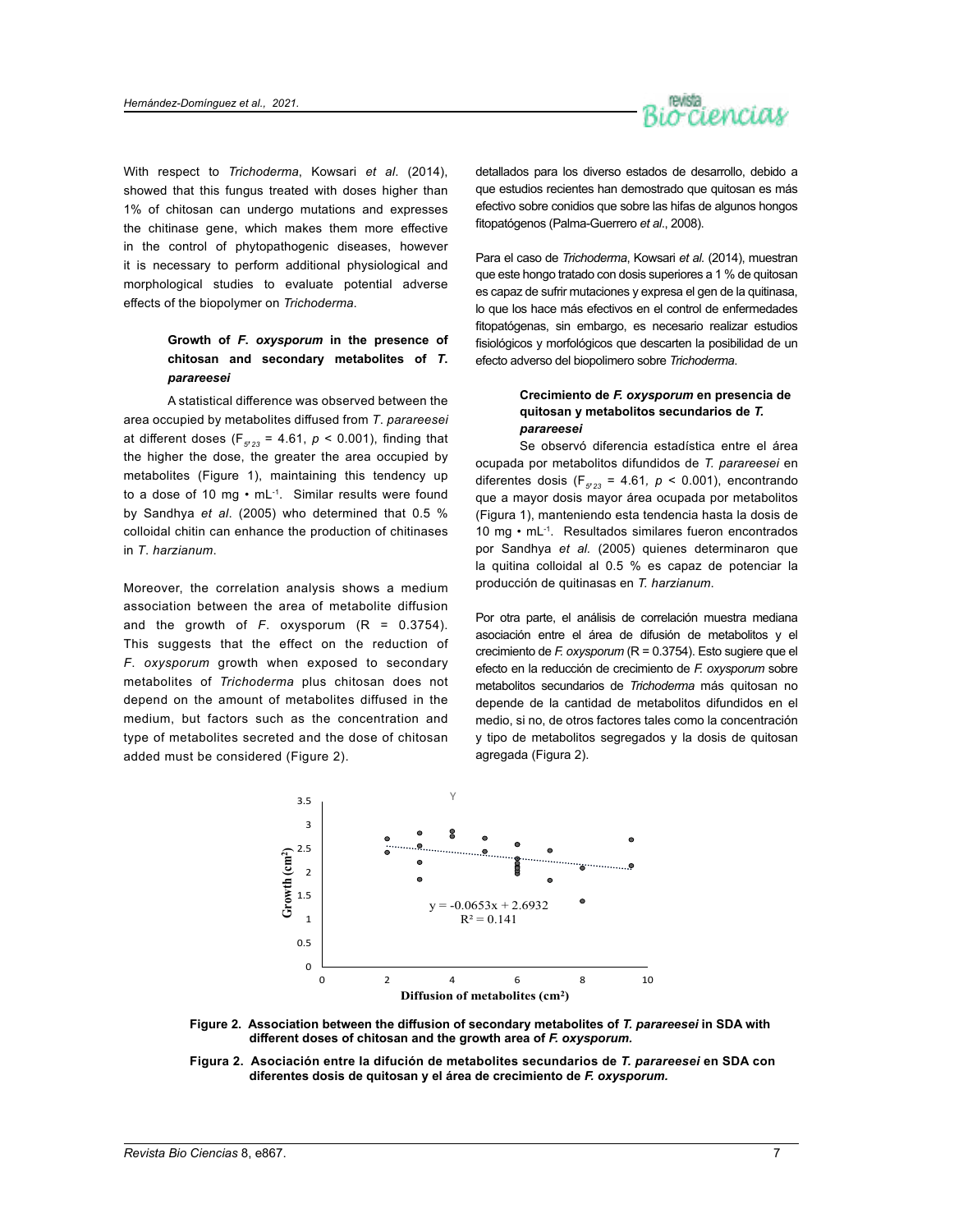

According to this result, Abou *et al*. (2007) mentioned that the increase in the antagonistic action of mutant strains obtained from treatments with doses of chitosan may be the result of an increase in the concentration of secondary metabolites, and as mentioned Hermosa *et al*. (2014), *Trichoderma* produces hydrolytic enzymes such as β-1,3-glucanase and chitinases in addition to proteinase enzymes which affect the growth of other fungi such as *F*. *oxysporum*.

With respect to the growth area of *F*. *oxysporum* in the presence of metabolites of *T*. *parareesei* plus chitosan, a synergistic effect was determined at doses of 6 mg • mL-1 and 12 mg • mL-1, since growth decreased when adding these two components in contrast to the use of chitosan alone (Table 2), which was also observed when comparing the control *F*. *oxysporum* grown only in metabolites.

Results obtained by Erayya *et al*. (2018) on mixtures assays, indicate that the optimum dose of copper hydroxide and chitosan to be used in combination with *Trichoderma* is 250 to 500 ppm to effectively control the plant disease. While Chittenden & Singh, (2009) showed that the combination of *Trichoderma harzianum* and chitosan inhibited spore germination and therefore colony formation as compared using chitosan alone, which only retards germination.

On the other hand, this synergistic action did not occur with doses of 8 mg  $\cdot$  mL<sup>-1</sup> and 10 mg  $\cdot$  mL<sup>-1</sup>, which could be explained by the existence of unstable mutant strains that

De acuerdo con este resultado, Abou *et al*. (2007) menciona que el incremento en la acción antagónica de cepas mutantes obtenidas de tratamientos con dosis de quitosan puede ser resultado de un incremento en la concentración de metabolitos secundarios, y como menciona Hermosa *et al.* (2014), *Trichoderma* produce enzimas hidrolíticas tales como β-1,3-glucanasa y quitinasas además de enzima proteinasa las cuales afectan el crecimiento de otros hongos tales como *F. oxysporum.*

Con respecto al área de crecimiento de *F. oxysporum* en presencia de metabolitos de *T. parareesei* más quitosan se determinó un efecto sinergísta en dosis de 6 mg • mL-1 y 12 mg • mL-1 debido a que hubo menor crecimiento al sumar estos dos componentes a diferencia de usar sólo quitosan (Tabla 2), lo que también se observa al comparar el testigo *F. oxysporum* crecido solo en metabolitos.

Resultados obtenidos por Erayya *et al*. (2018) al hacer mezclas, indican que la dosis óptima del hidróxido de cobre y quitosan para usarse en combinación con *Trichoderma* es de 250 a 500 ppm para dañar efectivamente la enfermedad de la planta. Mientras que Chittenden & Singh, (2009) muestran que la combinación de *Trichoderma harzianum* y quitosán inhiben la germinación de esporas y por lo tanto la formación de colonias a diferencia de usar solo quitosan, el cual únicamente retarda la germinación.

Por otra parte, esta acción sinérgica no se presentó con las dosis de 8 mg • mL-1 y 10 mg • mL-1 lo que pudo ser resultado de la existencia de cepas mutantes inestables

| Table 2.                                                                      |  |  |  |
|-------------------------------------------------------------------------------|--|--|--|
| Interaction between the combination of T. parareesei metabolites and chitosan |  |  |  |
| doses on the growth efficiency of F. oxysporum                                |  |  |  |

| Tabla 2.                                                                    |
|-----------------------------------------------------------------------------|
| Interacción entre la combinación de metabolitos de T. parareesei y dosis de |
| quitosan sobre la eficacia de crecimiento de F. oxysporum                   |

|                                                                              | Synergistic |              |  |
|------------------------------------------------------------------------------|-------------|--------------|--|
| Treatment                                                                    | factor      | Interaction  |  |
| T. parareesei metabolites (Tp3 and chitosan 1 mg $\cdot$ mL $^{-1}$ (Qs11)   | 0.81        | Antagonistic |  |
| T. parareesei metabolites and chitosan $(4 \text{ mg} \cdot \text{mL}^{-1})$ | 1           | Additive     |  |
| T. parareesei metabolites and chitosan (6 mg $\cdot$ mL <sup>-1</sup> )      | 1.18        | Synergistic  |  |
| T. parareesei metabolites and chitosan (8 mg $\cdot$ mL <sup>-1</sup> )      | 0.96        | Antagonistic |  |
| T. parareesei metabolites and chitosan (10 mg $\cdot$ mL <sup>-1</sup> )     | 0.84        | Antagonistic |  |
| T. parareesei metabolites and chitosan (12 mg $\cdot$ mL <sup>-1</sup> )     | 1.1         | Synergistic  |  |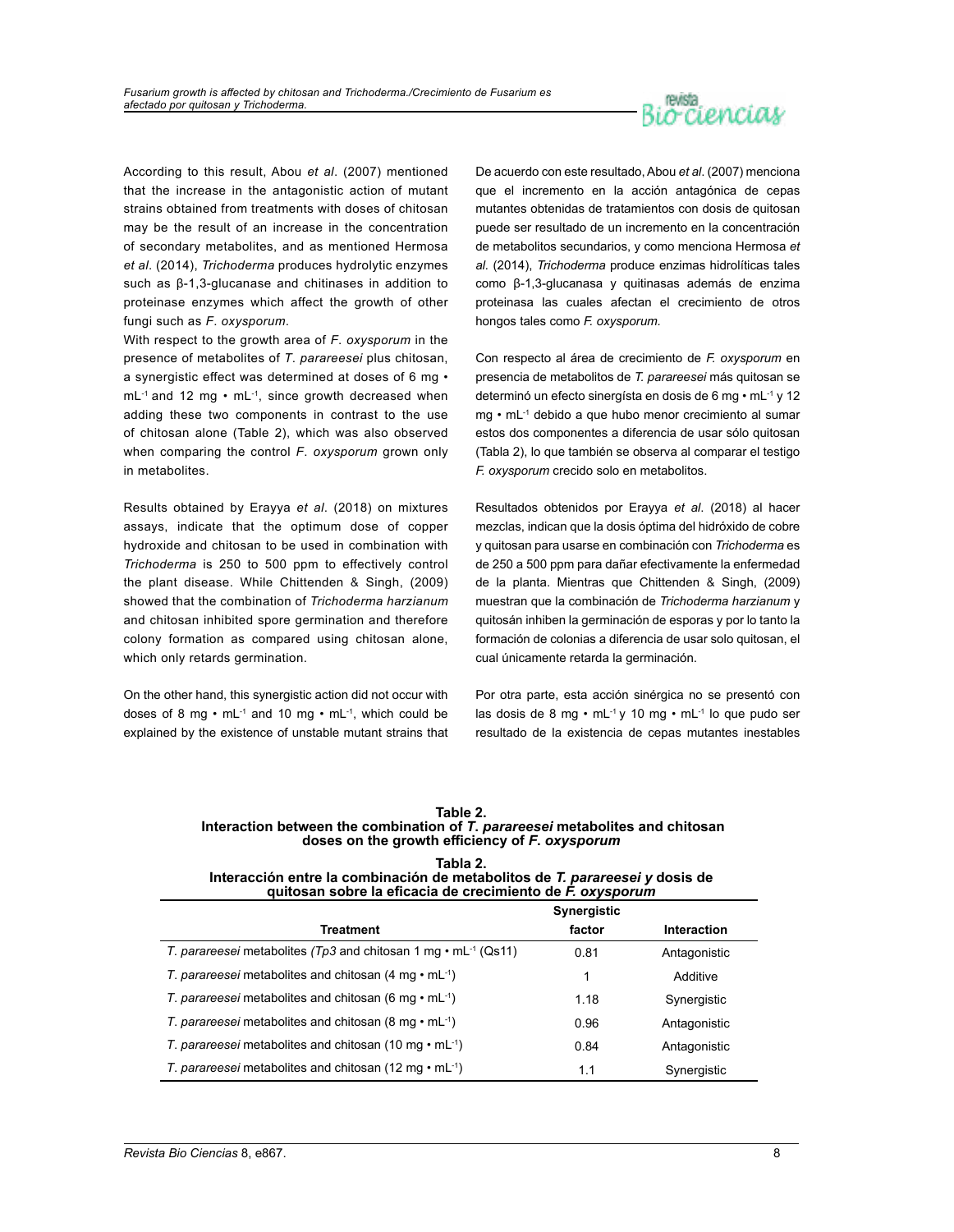

showed different results. According to Abou *et al*. (2007), at doses higher than 3 and 4.5 mg  $\cdot$  mL $\cdot$ <sup>1</sup> of chitosan, the occurrence of mutant strains of *T*. *harzianum* is promoted, however genetically unstable strains are more proliferative. This suggests that the stable mutants will express their antagonistic action on *F*. *oxisporum* with the proviso that action of the unstable mutants will not be predictable.

# **Conclusions**

The dose of chitosan that reduced the area of growth of the phytopathogen was of 12 mg  $\cdot$  mL<sup>-1</sup> and did not affect the growth of *Trichoderma* allowing the liberation of metabolites which occupied an area superior to 7.0 cm<sup>2</sup>. Although this was not related to the reduction of *Fusarium* growth, the synergistic effect was observed between the doses 6 and 12 mg • mL-1 and the metabolites diffused in the SDA medium. Information about the antagonistic, additive or synergistic action of the secondary metabolites of *Trichoderma* plus the effect of chitosan allow us to propose mixtures of these two agents, which will potentially generate a positive effect in the control of phytopathogenic fungi as *Fusarium*, since the behavior of both antagonists and the phytopathogen can be predicted, however, the effect of chitosan in the stimulation of the plant defensive system is one of the factors that is necessary to consider when applying these mixtures.

las cuales mostraron resultados diferentes. De acuerdo a Abou *et al*. (2007) a dosis mayores a 3 y 4.5 mg • mL-1 de quitosan se induce la existencia de cepas mutantes de *T. harzianum*, pero proliferan más aquellas que son genéticamente inestables. Esto sugiere que las mutantes estables expresarán su acción antagónica sobre *F. oxisporum* pero no resultará predecible la acción de las mutantes inestables.

#### **Conclusiones**

La dosis de quitosan que redujo el área de crecimiento del fitopatogeno fue de 12 mg • mL-1, dicha dosis no afecto el crecimiento de *Trichoderma*, y permitió la liberación de metabolitos los cuales ocuparon un área superior a 7.0 cm2 , aunque esta no estuvo relacionada con la reducción de crecimiento de *Fusarium*, si se observó efecto sinergísta entre las dosis 6 y 12 mg · mL-1 y los metabolitos difundidos en el medio SDA. El conocimiento de la acción antagónica, aditiva o sinergísta de los metabolitos secundarios de *Trichoderma*  más el efecto del quitosan permite proponer mezclas de éstos dos agentes, las cuales tendrán la certeza de generar un efecto positivo en el control de hongos fitopatógenos como *Fusarium*, ya que se conocerá el comportamiento tanto de antagonistas como del fitopatógeno, sin embargo, el efecto del quitosan en la estimulación del sistema de defensa de la planta es una de los factores que es necesario considerar al aplicar este tipo de mezclas.

## **References**

- Abou, S. N. A., Abd-El-Aal, S. K. H. *and* Saha, A. F (2007). The Mutagenic Activity of Chitosan and its Effect on the Growth of *Trichoderma harzianum* and *Fusarium oxysporum* f. sp. *Sesami. Journal of Applied Sciences Research*, 3 (6): 450-455. <http://www.aensiweb.com/old/jasr/jasr/2007/450-455.pdf>
- Alfonso, C., Del Amo, F., Nuero, O. M. *and* Reyes, F. (1992). Physiological and biochemical studies on *Fusarium oxysporum* f.sp. *lycopersici* race 2 for its biocontrol by nonpathogenic fungi. *FEMS Microbiology Letters*, 99(2-3): 169-174. <https://doi.org/10.1111/j.1574-6968.1992.tb05561.x>
- Al-Hetar, M. I., Zainal, A. M. A., Sariah, M. *and* Mui-Yun, W. (2011) Antifungal Activity of Chitosan against *Fusarium oxysporum* f. sp *cubense. Journal of Applied Polymer Science*, 120 (4):2434-2439. <https://doi.org/10.1002/app.33455>
- Allan, R. C. & Hadwiger, L. A. (1979) The fungicidal effect of chitosan on fungi of varying cell wall composition. *Micología experimental*, 3(3): 285-287. <https://www.sciencedirect.com/science/article/pii/S0147597579800547>
- Chittenden, C. & Singh, T. (2009) In vitro evaluation of combination of *Trichoderma harzianum* and chitosan for the control of sapstain fungi. *Biological Control,* 50 (3): 262–266.<https://doi.org/10.1016/j.biocontrol.2009.04.015>
- De Granada, E. G., Orozco De Amezquita, M. C., Bautista Mendoza, G. R. *and* Valencia Zapata, H. A. (2001) . *Fusarium oxysporum* El Hongo que nos falta conocer. *Acta Biológica Colombiana*, 6 (1): 7-25. [https://revistas.unal.edu.co/](https://revistas.unal.edu.co/index.php/actabiol/article/view/63462) [index.php/actabiol/article/view/63462](https://revistas.unal.edu.co/index.php/actabiol/article/view/63462)
- Erayya, Shukla, N., Balodi, R., Tewari, A. K. *and* Kumar, J. (2018) Compatibility of Trichoderma with Copper-Chitosan Graded Combinations, *Plant Disease Research,* 35 (1): 2249-8788. <http://doi.org/10.5958/2249-8788.2020.00008.6>